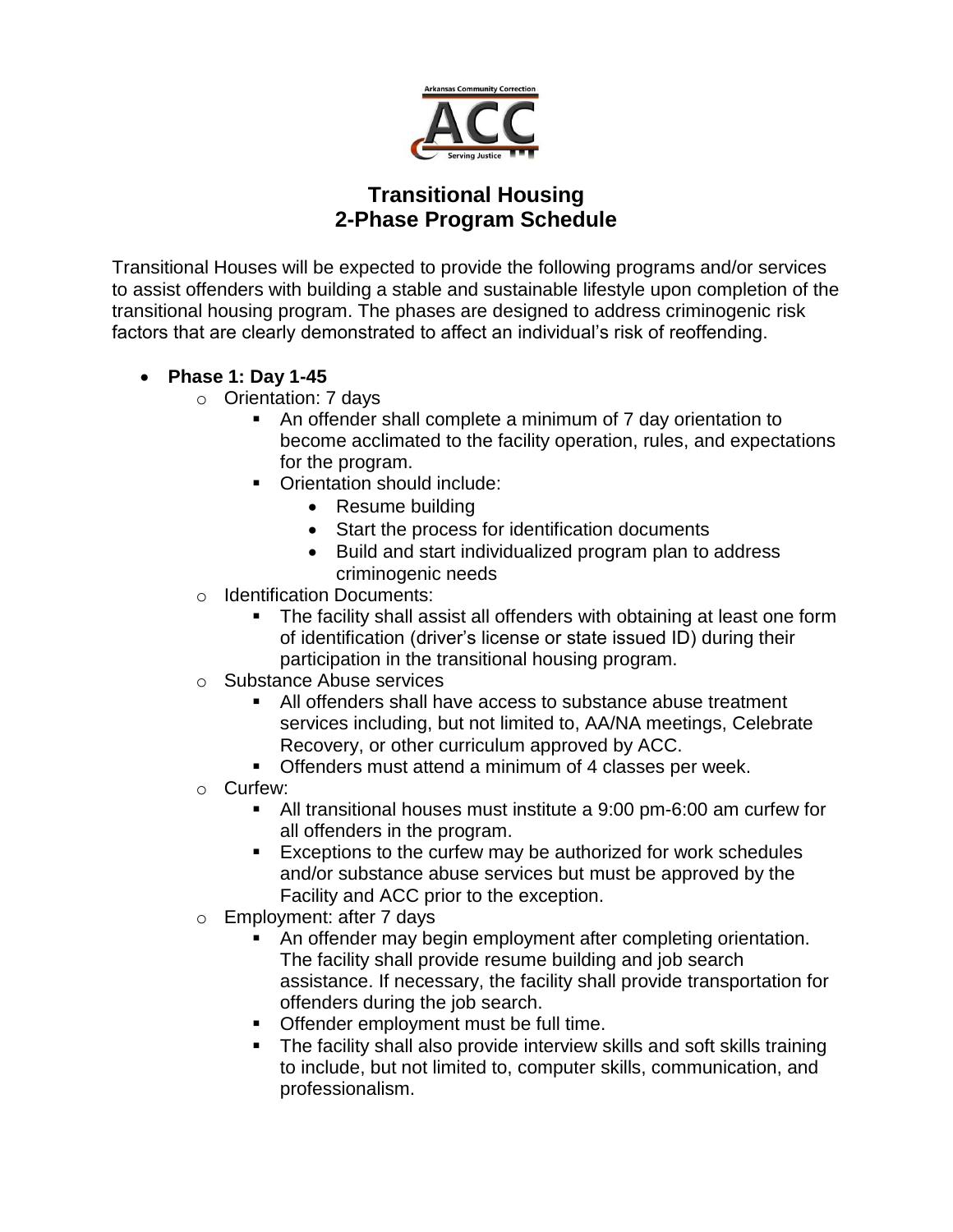## **Phase 2: Day 46-90**

- o Employment:
	- Full time employment must be maintained by day 45 and continue throughout the duration of the offender's time in the program.
- o Substance Abuse services
	- Access to substance abuse treatment services must be maintained throughout the duration of the offender's time in the program.
- o Family Reunification:
	- **The transitional housing facility shall provide classes aimed at** family reunification such as, but not limited to, healthy relationships, interpersonal communication, and rebuilding relationships. The goal of family reunification is to rebuild relationships and create a positive support system for the offender upon completion of the program.
- o Housing Plan:
	- The transitional housing facility shall assist each offender with identifying suitable and stable housing options. This should include identifying potential relatives with whom an offender can live, apartments and landlords who will rent to individuals with criminal histories, and building a budget for living expenses. The goal of the housing plan is to develop a sustainable plan for the offender following completion of the transitional housing program.
- o Education:
	- Offenders who have not obtained a high school diploma or GED, are required to be enrolled in GED classes. Transitional housing facilities shall work with the local Adult Education centers to determine class times and availability of services.
- Reimbursement Schedule:
	- o Phase 1:
		- ACC Reimbursement: \$30.00
		- Offender reimbursement: \$14.00 (starting on first day of full time employment)
	- o Phase 2:
		- ACC Reimbursement: \$20.00
		- Offender reimbursement: \$14.00
- Reimbursement Schedule: Sex Offenders Level 3 and 4
	- o Phase 1:
		- ACC Reimbursement: \$50.00
		- Offender reimbursement: \$14.00 (starting on first day of full time employment)
	- o Phase 2:
		- ACC Reimbursement: \$40.00
		- Offender reimbursement: \$14.00